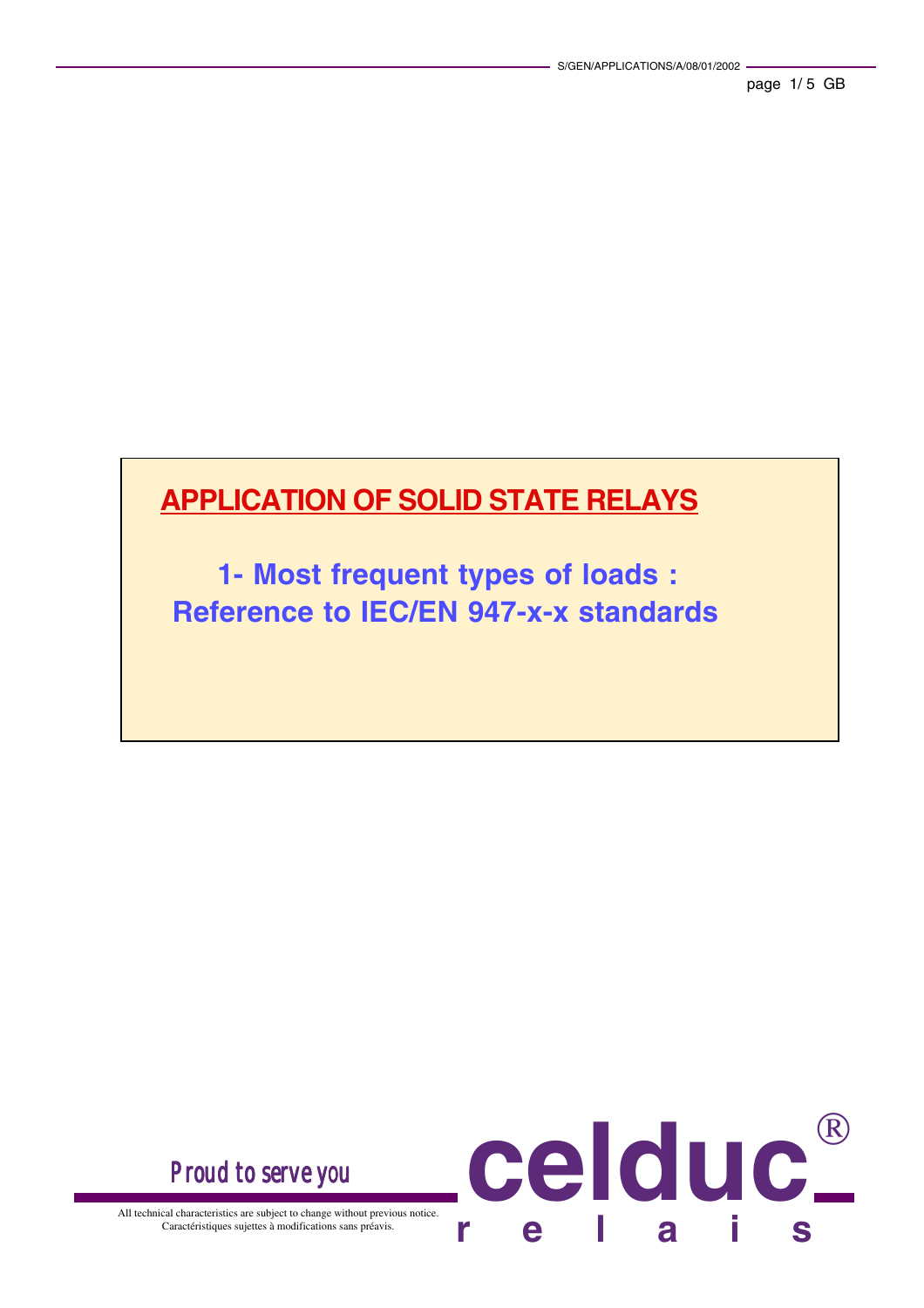## page 2/ 5 GB

| <b>Type of</b><br>current              | <b>Category</b><br>of use | <b>Characteristics</b><br>applications                                                            | <b>Precautions for use</b>                                                                                                                                                                                                                                                                                                                                                                                                                                                                                                                                                                                                                                                                                                                                                                                                                                                                                                                                                                                                                                                                                                                                                                                                                                                                                                                                                                                                                                                                                                                                                                                                                             |
|----------------------------------------|---------------------------|---------------------------------------------------------------------------------------------------|--------------------------------------------------------------------------------------------------------------------------------------------------------------------------------------------------------------------------------------------------------------------------------------------------------------------------------------------------------------------------------------------------------------------------------------------------------------------------------------------------------------------------------------------------------------------------------------------------------------------------------------------------------------------------------------------------------------------------------------------------------------------------------------------------------------------------------------------------------------------------------------------------------------------------------------------------------------------------------------------------------------------------------------------------------------------------------------------------------------------------------------------------------------------------------------------------------------------------------------------------------------------------------------------------------------------------------------------------------------------------------------------------------------------------------------------------------------------------------------------------------------------------------------------------------------------------------------------------------------------------------------------------------|
|                                        | $AC-51$                   | non-inductive<br>loads or<br>hardly inductive<br>resistance furnaces,                             | For on-off relays, use zero cross relays. In the case<br>of heating elements with wound resistor, the switched current can<br>be up to 1.4 times the assigned current.<br>Refer to the selection guides AC-51 : solutions in single phase,<br>two phase and three phase<br>Use proportional full wave pulse control relays for the<br>variation in power: control in 0-10V or 4-20mA.                                                                                                                                                                                                                                                                                                                                                                                                                                                                                                                                                                                                                                                                                                                                                                                                                                                                                                                                                                                                                                                                                                                                                                                                                                                                  |
| alternating<br>current<br><b>POWER</b> | $AC-53$                   | <b>Squirrel cage</b><br>motors :<br>starting, switching<br>motors started                         | The starting currents can reach 8 times the assigned current<br>for a duration of 1.6 seconds. The relays specified in AC-53<br>account for these surges. Voltage surges generated by<br>the motor can appear on opening of the relay.<br>celduc proposes on/off control products (SVT, SGT)<br>and SOFT-START starters (SMCW).<br>Refer to the selection guides AC-53.                                                                                                                                                                                                                                                                                                                                                                                                                                                                                                                                                                                                                                                                                                                                                                                                                                                                                                                                                                                                                                                                                                                                                                                                                                                                                |
|                                        | $AC-4$                    | <b>Squirrel cage motors:</b><br>starting, reversal<br>of operation,<br>single stroke<br>operation | The stresses are quick close to the applications in AC-53, however<br>with even greater surges on the reversal.<br>Performing reversals of the rotation direction with solid state relays<br>calls for very high immunity products, a control logic<br>integrating a locking of controls and a<br>time delay on each reversal.<br>celduc proposes suitable products : SG9/SV9/SW9<br>Refer to the selection guides : AC-53 and AC-4.                                                                                                                                                                                                                                                                                                                                                                                                                                                                                                                                                                                                                                                                                                                                                                                                                                                                                                                                                                                                                                                                                                                                                                                                                   |
|                                        | $AC-55a$                  | <b>Control of</b><br>discharge lamps                                                              | -- > Fluorescent lamps without power factor corrector<br>(AC-55a) carry currents which can reach twice the<br>assigned current for a short instant.<br>--> Parallel compensated fluorescent lamps (AC-56b),<br>can carry inrush current 20 times the assigned current and<br>generator significant surges on opening.<br>--> Electronic ballast fluorescent lamps can have<br>current peaks 10 times the assigned current.<br>--> High pressure mercury vapour lamps and metallic<br>halogenide lamps without power factor corrector are<br>switched via ballast units of the serial inductance type and<br>using arcing devices. During the starting period,<br>a mainly inductive current is made. As this current can be<br>twice the assigned current, it must be supported by the<br>solid state relay (AC-55a)<br>--> High pressure sodium vapour lamps also carry<br>an inductive current from 1.7 to 2.2 times the assigned current.<br>--> High pressure mercury vapour lamps and metallic<br>halogenide and sodium vapour lamps with power corrector<br>factor carry significant capacitive inrush currents and<br>generate surges on opening AC-56b).<br>The general rule is to use the zero cross relays adapted to<br>the current surges (warning : to check the resistance of these<br>repetitive currents --> see the curve : repetitive $Itsm = f(t)$ )<br>$AC-55a = 10$ In for 20ms / 6In for 200ms /<br>$3\ln$ for 10 s / $2\ln$ for 1 minute<br>$AC-56b = 30$ In for 20ms / 1.4In for 200ms /<br>1,1In for 1 s : see §AC56b (capacitor batteries)<br>and voltage surges on opening using relays of 400VAC<br>on the 230VAC network. |



**Rue Ampère B.P. 4 42290 SORBIERS - FRANCE E-Mail : celduc-relais@celduc.com Fax +33 (0) 4 77 53 85 51 Service Commercial France Tél. : +33 (0) 4 77 53 90 20 Sales Dept.For Europe Tel. : +33 (0) 4 77 53 90 21 Sales Dept. Asia : Tél. +33 (0) 4 77 53 90 19 celduc r e l a i s www.celduc.com**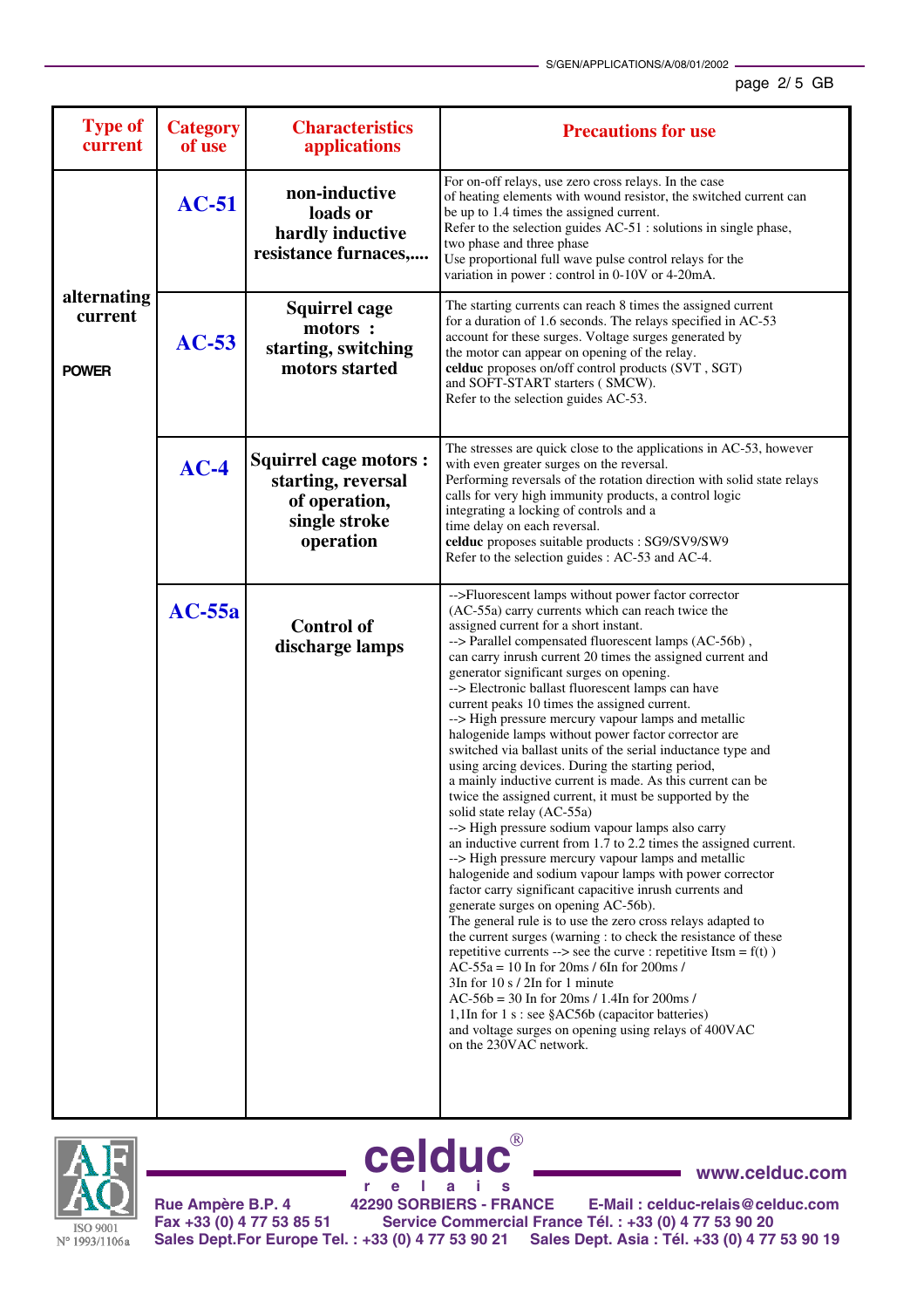**www.celduc.com**

| <b>Type of</b><br>current                  | <b>Category</b><br>of use | <b>Characteristic</b><br>applications                                                                 | <b>Précautions of use</b>                                                                                                                                                                                                                                                                                                                                                                                                                                                                                                                                                                                                                                                                                                                                                                                                                                                                                                                                                                                                        |
|--------------------------------------------|---------------------------|-------------------------------------------------------------------------------------------------------|----------------------------------------------------------------------------------------------------------------------------------------------------------------------------------------------------------------------------------------------------------------------------------------------------------------------------------------------------------------------------------------------------------------------------------------------------------------------------------------------------------------------------------------------------------------------------------------------------------------------------------------------------------------------------------------------------------------------------------------------------------------------------------------------------------------------------------------------------------------------------------------------------------------------------------------------------------------------------------------------------------------------------------|
| alternati<br>ng<br>current<br><b>POWER</b> | $AC-55b$                  | <b>Control of</b><br>incandescent<br>lamps                                                            | The cold starting of an incandescent lamp produces significant<br>current surges. The filaments of these lamps have very low resistances<br>cold, it is advantageous to zero cross switch them.<br>The current surge is reduced which greatly increases the<br>lifetime of the lamp.<br>The general rule is to use zero cross relays adapted to the<br>current surges (repetitive):<br>$AC55b = 10$ In for 20ms / 6In for 200ms / 1.2In<br>for $1 s / 1.1$ In for $10 s$<br>At the end of the lifetime of these lamps, short-circuits between coils can<br>produce strong current surges which can be considered as short-circuits.<br>The coordination between the semiconductor relay and the<br>device for protection against short-circuits must be accounted for.<br>For the variation in power of these loads, it is also possible to use<br>random relays with an adapted control or relays (SG4)<br>allowing for the variation of the PHASE ANGLE (CONTROLLER)<br>according to an isolated 0-10V or 4-20mA analog input. |
|                                            | $AC-56a$                  | <b>Control of</b><br>transformers                                                                     | This is a special type of control of the load. The saturation<br>of the magnetic circuit must be avoided.<br>If a conventional solid state relay is used, it must be oversized.<br>The magnetising current of a transformer can reach 100 times<br>the nominal current.<br>Use oversized random relays or special transformer control<br>relays: special application note.                                                                                                                                                                                                                                                                                                                                                                                                                                                                                                                                                                                                                                                       |
|                                            | $AC-56b$                  | <b>Control of</b><br>capacitor<br><b>batteries</b>                                                    | Mainly power factor correctors but also loads with<br>filters by capacitor at the input (see certain discharge<br>lamps). Mainly 2 problems :<br>--> current surge on closing<br>--> voltage surge on opening<br>celduc has developed a range of relays dedicated to these<br>applications with high Itsm (up to 20 000 A/20ms and 1600 volts)<br>with a special application note                                                                                                                                                                                                                                                                                                                                                                                                                                                                                                                                                                                                                                                |
|                                            | $AC-7a$                   | <b>Control of slightly</b><br>inductive loads for<br>household appliances and<br>similar applications | Same specifications as AC-51 adhering to the current and<br>voltage limits of the relays.                                                                                                                                                                                                                                                                                                                                                                                                                                                                                                                                                                                                                                                                                                                                                                                                                                                                                                                                        |
|                                            | $AC-7b$                   | <b>Motor</b> for<br>domestic<br>applications                                                          | Single phase motor with collector or universal motors.<br>Preferably use random relays. The brushes generate<br>microcuts generating voltage surges. It is highly<br>advised to protect the relay by a varistor.<br>The variation in speed of these motors can be performed<br>with SG4 type CONTROLLER relays.<br>Asynchronous single phase motor with capacitor<br>These motors are used in a great deal of<br>mechanisms requiring a change of the<br>rotation direction.<br>The control is provided by two alternatively<br>switched relays for each<br>change of rotation.<br>R<br>C<br>▼▲ 字<br>¥4                                                                                                                                                                                                                                                                                                                                                                                                                          |



**celduc r e l a i s Rue Ampère B.P. 4 42290 SORBIERS - FRANCE E-Mail : celduc-relais@celduc.com Fax +33 (0) 4 77 53 85 51 Service Commercial France Tél. : +33 (0) 4 77 53 90 20 Sales Dept.For Europe Tel. : +33 (0) 4 77 53 90 21 Sales Dept. Asia : Tél. +33 (0) 4 77 53 90 19**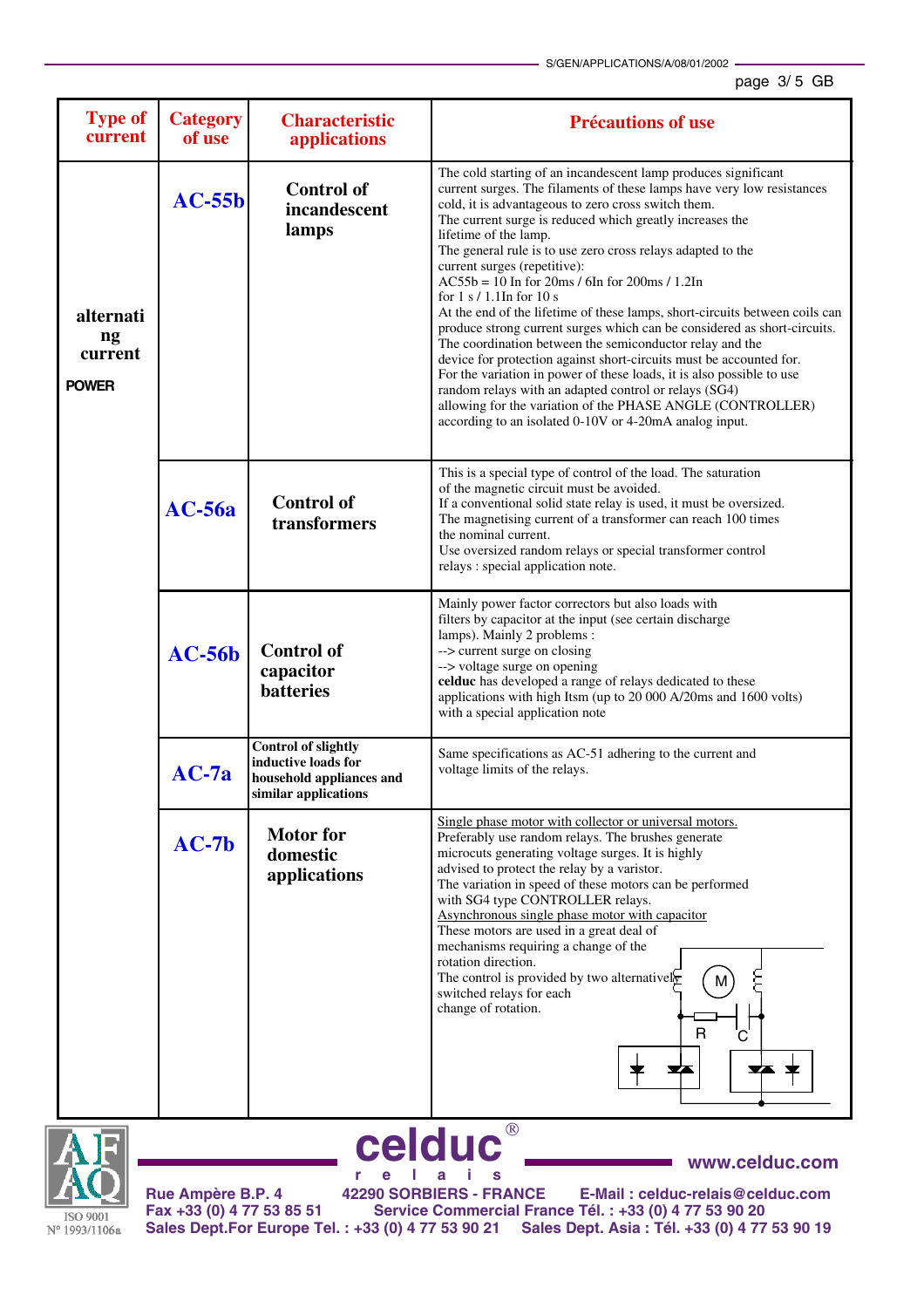S/GEN/APPLICATIONS/A/08/01/2002

## page 4/ 5 GB

| <b>Type of</b><br>current                  | <b>Category</b><br>of use | <b>Characteristic</b><br>applications                                                | <b>Précautions of use</b>                                                                                                                                                                                                                                                                                                                                                                                                                                                                                                                                                                                                                                                                                                                                                                                                                                                                                                                                                                                                                                                                |  |
|--------------------------------------------|---------------------------|--------------------------------------------------------------------------------------|------------------------------------------------------------------------------------------------------------------------------------------------------------------------------------------------------------------------------------------------------------------------------------------------------------------------------------------------------------------------------------------------------------------------------------------------------------------------------------------------------------------------------------------------------------------------------------------------------------------------------------------------------------------------------------------------------------------------------------------------------------------------------------------------------------------------------------------------------------------------------------------------------------------------------------------------------------------------------------------------------------------------------------------------------------------------------------------|--|
| alternating<br>current<br><b>POWER</b>     | $AC-7b$<br>(suite)        | <b>Motors</b> for<br>domestic<br>applications                                        | Asynchronous single phase motors with capacity (contd.)<br>The relays must be controlled with a short time delay (50<br>to 100ms) to ensure the breaking of one before the other.<br>In the case of simultaneous operation, provide for a serial<br>resistor R with dephasing capacitor. The value of this resistor must<br>be: Vmax capacitor/ Itsm of relay. Provide a wound power<br>resistor $P = R x$ Inominal motor x Inominal motor.<br>It is also to be pointed out that the voltage across the terminals of<br>the open relay the voltage across the terminals of the capacitor C.<br>This is typically $\varpi$ 2 times the mains voltage and can be greater<br>if the voltages on the windings are not exactly quadrature.<br>Consequently, use 400VAC relays on 230V network.<br>It is also possible to vary the speed of these asynchronous<br>single phase motors by adjusting the slipping, i.e. the<br>power supply voltage. SG4 type CONTROLLER relays<br>can be used. However, precautions must be taken with<br>regard to heating of these motors. Please consult us. |  |
|                                            | $AC-8$<br>(a <b>et</b> b) | <b>Control of</b><br>hermetic<br>refrigeration<br>compressors                        | Quite similar to a start in AC-53, with starting currents<br>capable of reaching 8 to 10 times the assigned current.<br>Refer to the AC-53 currents allowing for a small<br>extra margin.                                                                                                                                                                                                                                                                                                                                                                                                                                                                                                                                                                                                                                                                                                                                                                                                                                                                                                |  |
|                                            | other<br>loads            | DC loads suppied<br>from an AC mains                                                 | DC loads supplied from an alternating mains<br>This type of load has the<br>inconvenience of switching<br>a practically rectangular<br>current which may be a<br>DC<br>problem for relays<br>AC<br>using standard triacs.<br>The celduc relays are<br>fully suited to this type of<br>load by oversizing the<br>current of the relay with that of the maximum peak current of the load.                                                                                                                                                                                                                                                                                                                                                                                                                                                                                                                                                                                                                                                                                                  |  |
| alternating<br>current<br><b>INTERFACE</b> | $AC-12$                   | <b>Control of ohmic</b><br>loads and loads<br>insulated by<br>optocoupler<br>current | Ohmic load : refer to the characteristics in AC-51.<br>Loads insulated by optocoupler.<br>example : Solid state relay pilot controlling another alternating control<br>solid state relay capable of operating with 1.5mA (eg : regulators which<br>pilot control a solid state relay). You must make sure that the leakage<br>current in blocked state of relay N°1 does not allow for the control of<br>relay N°2.<br>A parallel impedance on the input of relay $N^{\circ}2$ may be<br>required to ensure a voltage lower than the non-operating voltage of<br>the relay.<br>24 or 230VAC<br>RELAY N°<br>PH<br>RELAY N°2<br>ALTERNATIVE INPUT<br><b>RELAY</b><br>24 or 230VAC                                                                                                                                                                                                                                                                                                                                                                                                          |  |
| celduc<br>www.celduc.com                   |                           |                                                                                      |                                                                                                                                                                                                                                                                                                                                                                                                                                                                                                                                                                                                                                                                                                                                                                                                                                                                                                                                                                                                                                                                                          |  |

**ISO 9001** N° 1993/1106a

**www.celduc.com** Ľ, **r e l a i s Rue Ampère B.P. 4 42290 SORBIERS - FRANCE E-Mail : celduc-relais@celduc.com Fax +33 (0) 4 77 53 85 51 Service Commercial France Tél. : +33 (0) 4 77 53 90 20 Sales Dept.For Europe Tel. : +33 (0) 4 77 53 90 21 Sales Dept. Asia : Tél. +33 (0) 4 77 53 90 19**